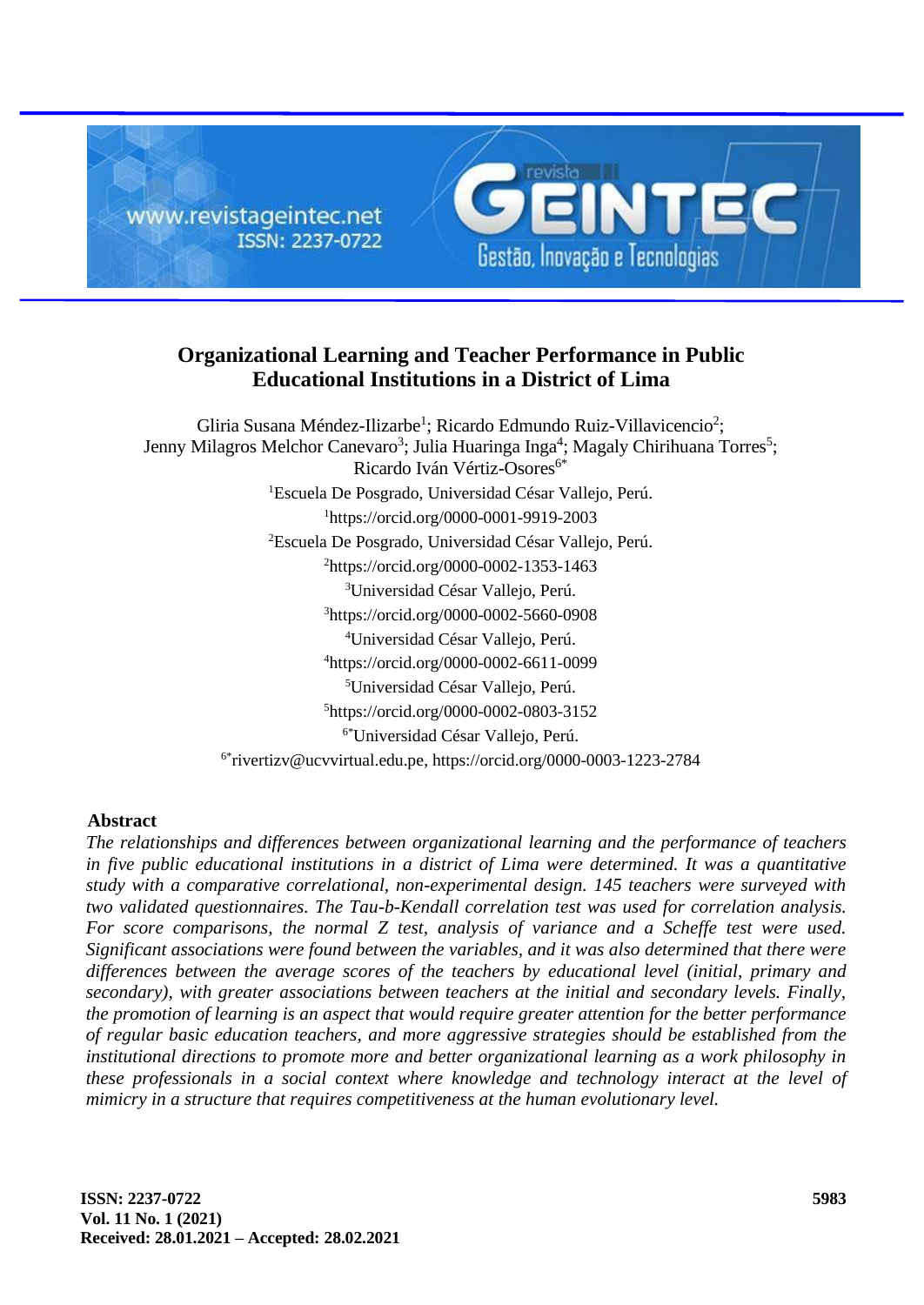**Key-words:** Continuous Learning, Teaching Performance, Organizational Culture, Quality of Education.

#### **1. Introduction**

Faced with the inexcusable need to be competitive, it is essential for organizations to apply creativity based on what is previously known (Evans et al., 2020; Kapo et al., 2020), thanks to which it generates innumerable benefits for the entity as well as for its employees (Khorasani & Zamanimanesh, 2020). Thus, employees become 'learning vehicles' providing value to the organization through their skills, knowledge and talent (De Vos et al., 2019). In this sense, it is a great challenge for organizations to facilitate the continuous learning of their employees and to permanently transform themselves in the self-sustainability of their competitive advantages (Sinclair, 2017). Only organizations that learn from themselves, from their virtues, from their mistakes, from their successes and failures, are prepared to adapt to the evolving business world of this time and of the future (Barba Aragón et al., 2014; Basten & Haamann, 2018).

There are many reasons to attribute to universities a fundamental role in the training of professionals that meet the needs demanded by the current globalized market that is governed under social needs, entrepreneurship and entrepreneurial vision (Paraschiva & Draghici, 2019; Tito Cárdenas et al., 2020). However, there are some reasons where a coevolution is not distinguished according to modern trends that force to train professionals with multidisciplinary skills (De Vos et al., 2019) essential to have the competitiveness required for the survival of the entity. Therefore, in the improvement process, organizations must always learn something new, otherwise, they would only be repeating old practices and the changes achieved would only be superficial and short term (Guevara et al., 2021). Therefore, the entity assumes the responsibility of motivating its collaborators to specialize and be at the forefront of structural and functional changes in the market.

Despite scientific and technological achievements, in the educational field no substantive changes have been observed in the three decades, evidenced, above all, in a freezing of student evaluation processes in which methods from 50 years ago are used (Cuesta-Santos, 2010), situations that make notorious the precariousness in the achievement of the indicators of reading comprehension, mathematical reasoning and analytical skills (Sánchez et al., 2020; Villacis, 2020), causing labor unrest for teachers in teachers (Vértiz-Osores et al., 2019) who fall into facilism to 'achieve' the minimum indicators required by the Ministry of Education (Minedu, 2020). For this reason, professional teaching performance is a key element that should be addressed and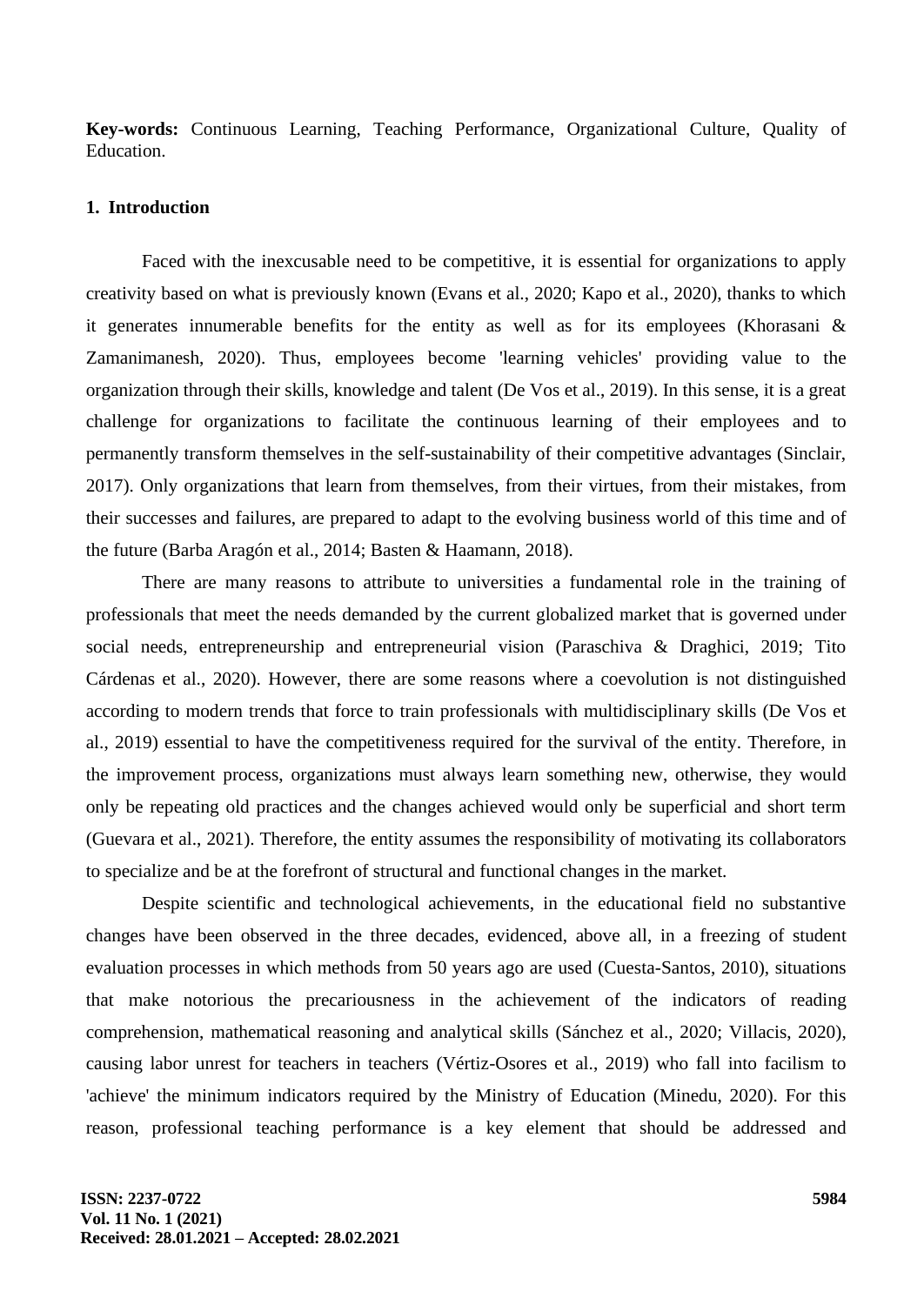strengthened, which would guarantee not only the fulfillment of subject content goals, but also the adoption of a methodological approach and evaluation of results in pedagogical practice and, by extension, in the knowledge society (Cuesta-Santos, 2010).

Organizational learning is the capacity to develop intelligence. It is a process that abstracts a series of data (cognitive level) and information that has a meaning (procedural level) (Kolb et al., 1984). From the ordered, classified and systematized information, knowledge is arrived at. These assertions serve as models of behavior, theoretical or practical understanding of a subject or result in applied information, by which it is compared with other and combined to establish meaningful relationships or models, which are used by a person to interpret, predict, and respond appropriately to the outside world (Huber, 1991). A kind of social phenomenon that cannot be reduced to individual organizational learning processes (Choo, 1996; Handy, 1996; Marengo, 1996).

In the perspective of professional development, the incidence of the results of science in its reciprocal interaction with technology and the changing pace of social demands that impact the world of work accelerate the need for human resources teachers working in the educational sphere to require a transformation to assume new demands for training, learning and socialization aimed at achieving better results (Abubakar et al., 2019; Brix, 2017). Achieving these demands requires transformations, not only in the material order of schools but also in the application of management styles and the professional behavior of teachers, aimed at an effective improvement of their professional performance to meet the challenge for the quality of education (García & Castro, 2012). This includes technical expertise, technical preparation plus accumulated experience, effectiveness in decisions, skill in the execution of procedures and good interpersonal relationships (Abualoush et al., 2018; Annosi et al., 2020; Nisar et al., 2019; Sheng, 2017). Because of this, this research aimed to determine the relationships between organizational learning and the performance of teachers in five (05) public educational institutions in a district of Lima, also determining the differences between the average scores of both variables by sex and by educational levels (initial, primary and secondary). The purpose was to contribute to the elucidation of the fulfillment of the teacher's tasks in the current social context of Lima, which is conditioned to the acquisition and consolidation in the various stages of training that allude not only to the needs of knowledge and professional competence, but also to the attitudes and values that characterize the good educator in the broader field of their relationships with children and adolescents, with families and with the social environment of the school. Thus, the study makes it possible to establish probable relationships that may exist between organizational learning and the professional performance of teachers in educational institutions in a district of Lima,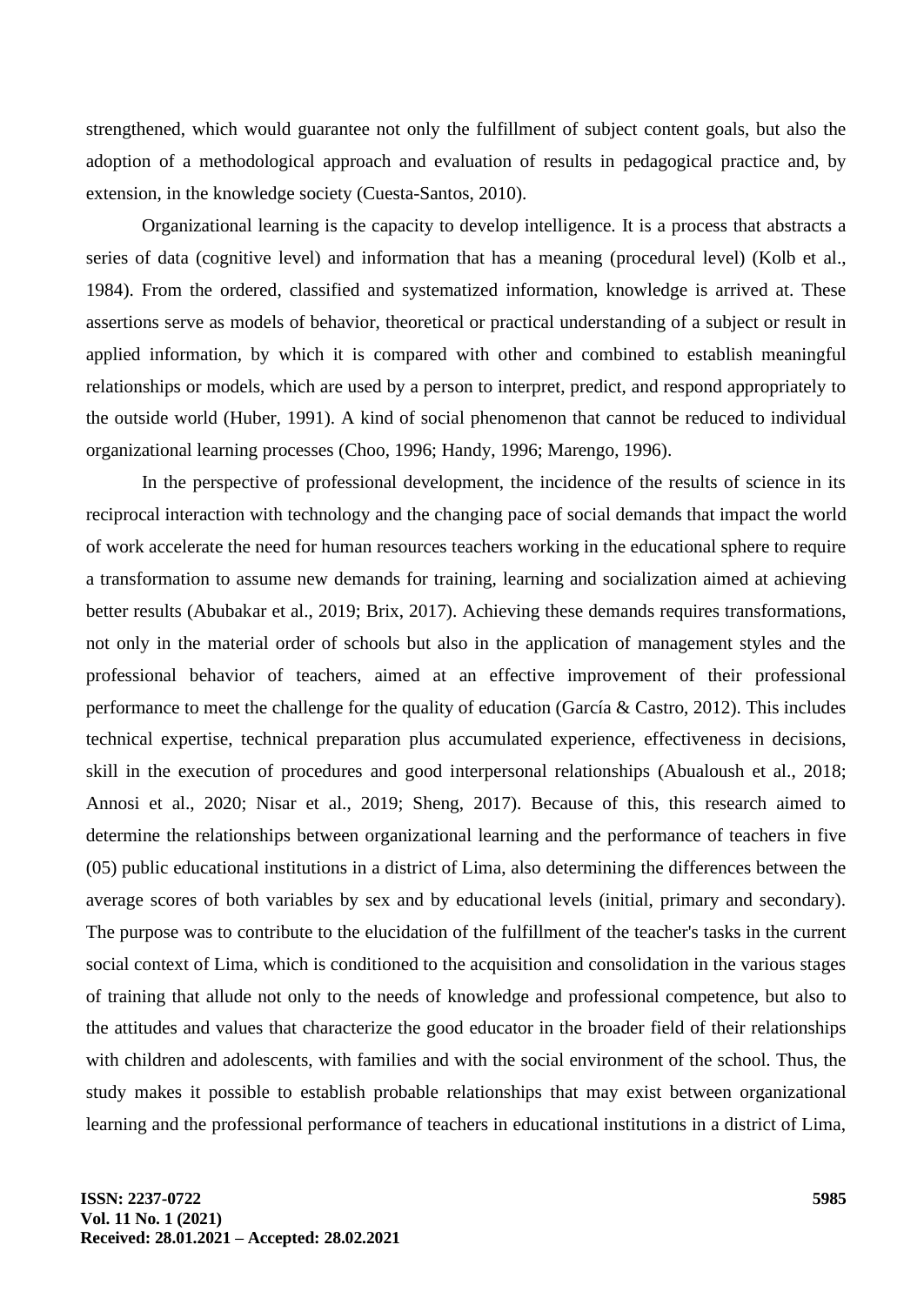in order to find viable alternatives to improve the quality of the educational process and adapt it to the demands of today's world.

## **2. Method**

Of quantitative approach, comparative correlational, non-experimental cross-sectional correlational design (Hernández-Sampieri & Mendoza, 2018). A total of 145 teachers from five educational institutions in a district of Lima were surveyed. For the measurement of organizational learning, the Organizational Learning Test (Cronbach's alpha = 0.88; Kaiser-Meyer-Olkin sampling adequacy measure= 0.85; Bartlett's test of sphericity = 518. 697) of the Universidad Autónoma de Madrid, of 28 items (Conde & Castañeda, 2014; Durán & Castañeda, 2015) from which six dimensions (individual learning, group learning, learning in the organization, organizational culture, information transfer and training) are derived that assess the organizational learning that occurs regularly in an institution, both at the level of information acquisition and transfer as well as information facilitation. To measure teaching performance, the 34-item Teaching Job Performance Inventory (Bazo, 2007) was used (Cronbach's alpha = 0.94; Kaiser-Meyer-Olkin sampling adequacy measure  $= 0.89$ ; Bartlett's test of sphericity  $= 925.922$ ), considering seven dimensions (attendance and punctuality, promotion of learning, evaluation of learning, cooperative learning, use of educational materials, interpersonal relations and teaching methodology) that evaluate the work performance presented by the teachers of the different educational institutions in their classrooms. The Tau-b-Kendall correlation test was used for statistical analysis. For comparisons of scores by sex, the normal Z test was used. Finally, for comparisons of scores by educational level (initial, primary and secondary), a one-factor analysis of variance was used, complemented by a Scheffe test to identify homogeneous subgroups. All levels of significance were compared at 0.05.

#### **3. Results**

#### **Analysis of the Relationships of the Variables**

The results revealed that of the 56 contrasts, only four (4) were not statistically significant. Of those four, three were located among the 'Promotion of learning' dimension of teacher performance, which would indicate that most likely the links of this dimension with 'organizational learning', 'learning culture' and 'information transfer' are not strong enough to show associations. What is most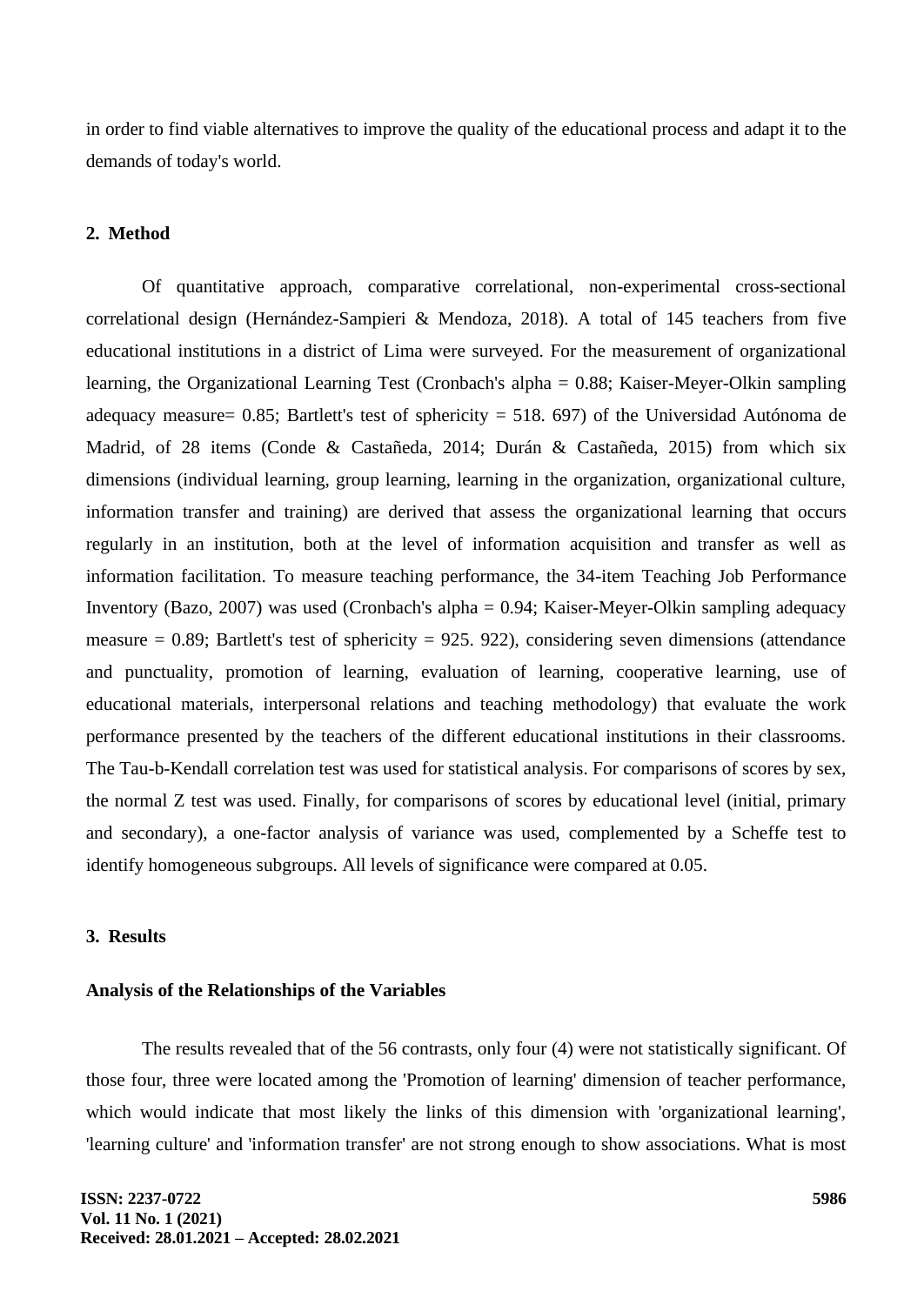interesting about this same result is that again it was the 'organizational learning' dimension of the variable of the same name that also had no links with the 'interpersonal relationships dimension of teacher performance. The details are shown in Table 1.

| <b>Variables / Dimensions</b>                                          | Attendance<br>punctuality | of learning<br>Promotion | assessment<br>Learning | of learning<br>Promotion | of materials<br>$_{\rm Use}$ | Relationships<br>Interpersonal | Methodology<br>Teaching | performance<br>Teaching |
|------------------------------------------------------------------------|---------------------------|--------------------------|------------------------|--------------------------|------------------------------|--------------------------------|-------------------------|-------------------------|
| Individual Learning                                                    | $0.590***$                | $0.355***$               | $0.425***$             | $0.434***$               | $0.612***$                   | $0.208*$                       | $0.491***$              | $0.636***$              |
| Grupal Learning                                                        | $0.312**$                 | $0.290**$                | $0.397***$             | $0.296**$                | $0.446***$                   | $0.362***$                     | $0.308***$              | $0.433***$              |
| Organizational learning                                                | $0.621***$                | 0.080                    | $0.499***$             | $0.452***$               | $0.353***$                   | 0.093                          | $0.446***$              | $0.470***$              |
| Learning Culture                                                       | $0.610***$                | 0.017                    | $0.458***$             | $0.378***$               | $0.773***$                   | $0.162*$                       | $0.421***$              | $0.560***$              |
| <b>Information Transfer</b>                                            | $0.688***$                | 0.120                    | $0.507***$             | $0.420***$               | $0.310**$                    | $0.284**$                      | $0.280**$               | $0.544***$              |
| Formation                                                              | $0.304**$                 | $0.323**$                | $0.456***$             | $0.359***$               | $0.415***$                   | $0.360***$                     | $0.345***$              | $0.477***$              |
| Organizational Learning                                                | $0.594***$                | $0.308**$                | $0.578***$             | $0.484***$               | $0.604***$                   | $0.395***$                     | $0.537***$              | $0.693***$              |
| $* = \sqrt{6}$ , $*$ $* = \sqrt{1}$ , $*$ $*$ $* = \sqrt{01}$ , NI 145 |                           |                          |                        |                          |                              |                                |                         |                         |

Table 1 - Tau - b- Kendall Analysis between Organizational Learning and Teaching Quality

\* p < .05; \*\* p < .01; \*\*\* p < .001; N = 145

#### **Comparative Analysis**

#### **Scores by Sex**

Comparisons were made independently for each variable and its respective dimensions, using the sex of the teachers surveyed as a criterion for comparison. In the 'organizational learning' scores, it was observed that there were no differences in most of the dimensions, except for the 'individual learning' dimension, where men showed a higher average than women, although the differences in variability were not so great between the two groups. Thus, for males the variability was 23.11% (D.E/mean\*100 ~ 3.09/13.37\*100) and for females it was 22.11% as can also be seen in Table 2. On the other hand, in the comparative analysis of the scores obtained in the variable 'teaching performance' there was no significant difference, observing that, statistically, the scores for each dimension of the variable and for the variable itself were similar in both males and females.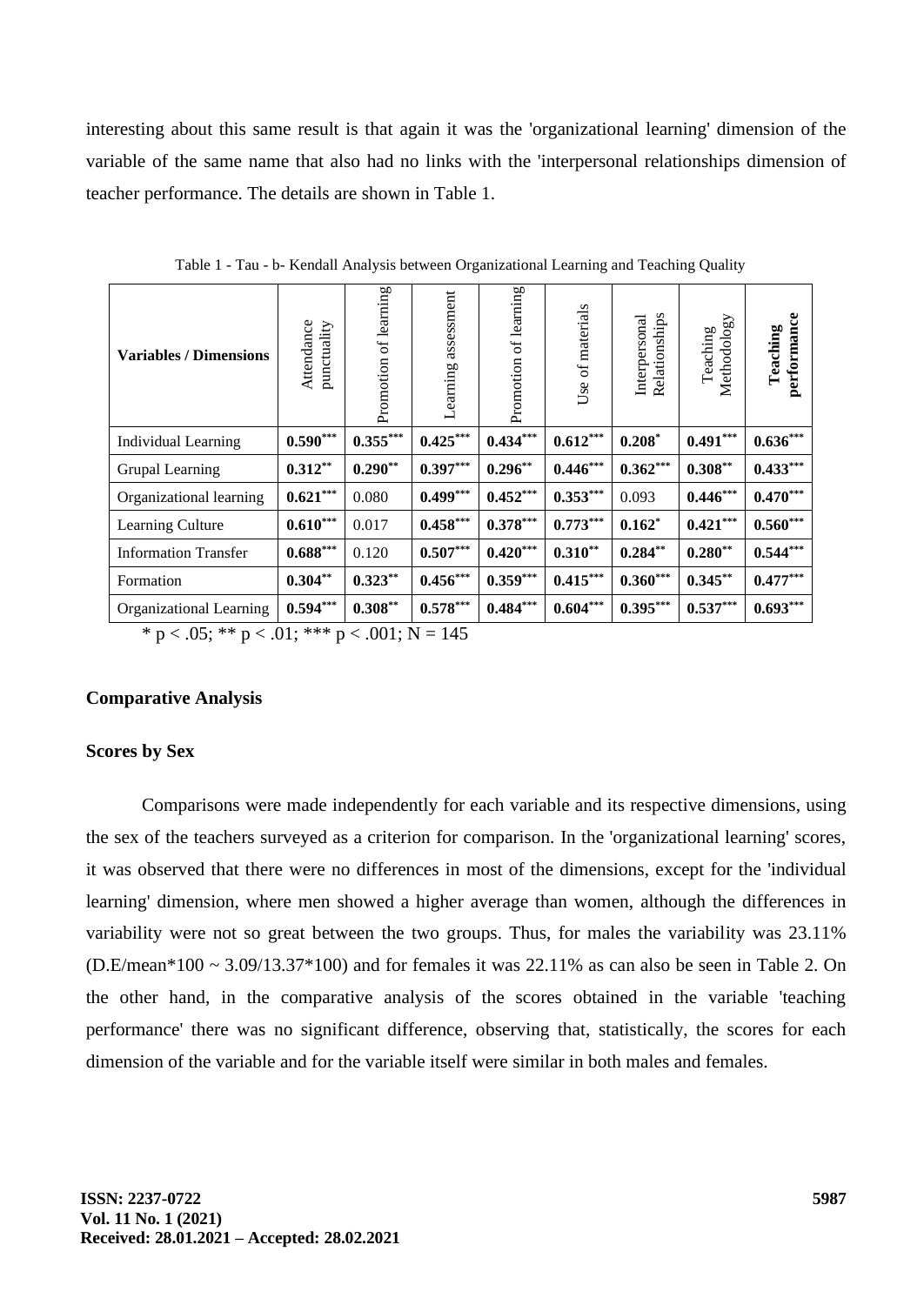| <b>Variables</b>               | Male $N = 61$ |       | Female $N = 84$ |       | $\mathbf{Z}$ |
|--------------------------------|---------------|-------|-----------------|-------|--------------|
|                                | M             | D.E.  | M               | D.E.  |              |
| Individual Learning            | 13.37         | 3.09  | 12.35           | 2.73  | $2.09*$      |
| <b>Grupal Learning</b>         | 18.80         | 3.38  | 18.76           | 3.08  | 0.07         |
| <b>Organizational Learning</b> | 18.62         | 3.31  | 17.79           | 3.62  | 1.40         |
| Learning Culture               | 17.27         | 3.72  | 16.92           | 4.38  | 0.50         |
| <b>Information Transfer</b>    | 13.83         | 2.76  | 13.42           | 3.52  | 0.75         |
| Formation                      | 16.42         | 4.35  | 16.73           | 5.39  | $-0.37$      |
| <b>Organizational Learning</b> | 98.34         | 16.65 | 96.01           | 18.45 | 0.78         |

Table 2 - Z-test for Comparison of means of the 'organizational Learning' Scores by Gender

\*  $p < .05$ ; \*\*  $p < .01$ ; \*\*\*  $p < .001$ ; N = 145

Scores by educational level.

The comparative analysis of 'organizational learning' by educational levels in which the evaluated teachers of the five public educational institutions work revealed significant differences in six of the seven contrasts, being very interesting to observe that among the scores obtained by the teachers there were homogeneous subgroups (a, b, c) as in the case of the dimensions 'learning culture', 'information transfer' and the same variable 'organizational learning', presenting similarity between the 'Initial' and 'Secondary' levels, contrary to what was expected. In the other contrasts, it was observed that the averages were distinguished for each of the levels. Only the 'group learning' dimension did not show differences between the groups compared, as shown in Table 3.

| <b>Variable</b>                                                                 | <b>Initial</b><br>$N = 28$ | <b>Primary</b><br>$N = 82$ | <b>Secondary</b><br>$N = 35$ | F          |  |  |
|---------------------------------------------------------------------------------|----------------------------|----------------------------|------------------------------|------------|--|--|
|                                                                                 | M                          | M                          | M                            |            |  |  |
| <b>Individual Learning</b>                                                      | $13.07^b$                  | 12.06 <sup>c</sup>         | $14.25^{\rm a}$              | $7.75***$  |  |  |
| Grupal Learning                                                                 | 19.07 <sup>a</sup>         | 18.69 <sup>a</sup>         | $18.74^{\rm a}$              | 0.14       |  |  |
| Organizational Learning                                                         | 20.07 <sup>a</sup>         | $17.21^{\circ}$            | $18.77^{\rm b}$              | $8.41***$  |  |  |
| Learning Culture                                                                | $18.50^{ab}$               | $16.17^c$                  | $18.05^{ab}$                 | $4.92**$   |  |  |
| <b>Information Transfer</b>                                                     | $14.89^{ab}$               | $12.70^{\circ}$            | $14.65^{ab}$                 | $7.97***$  |  |  |
| Formation                                                                       | $19.57^{\rm a}$            | 14.97 <sup>c</sup>         | $18.05^{b}$                  | $12.63***$ |  |  |
| <b>Organizational learning</b>                                                  | $105.17^{ab}$              | 91.82 <sup>c</sup>         | $102.54^{ab}$                | $9.13***$  |  |  |
| $0.5 \cdot$ ** p $\ge 0.1 \cdot$ *** p $\ge 0.01 \cdot$ N = 1.45 $\cdot$ pl = 2 |                            |                            |                              |            |  |  |

Table 3 - Analysis of Variance of 'organizational Learning' by Educational Level Specialty

**\***  $p < .05$ ; \*\*  $p < .01$ ; \*\*\*  $p < .001$ ; N = 145; gl = 2

Similarly, in the contrast of the variable 'teacher performance', differences were also observed between the average scores according to the educational levels, except in the dimension 'promotion of learning', which showed equality of averages. Likewise, it was observed that in four of the seven dimensions and in the same variable analyzed, there were two subgroups formed by the 'initial' and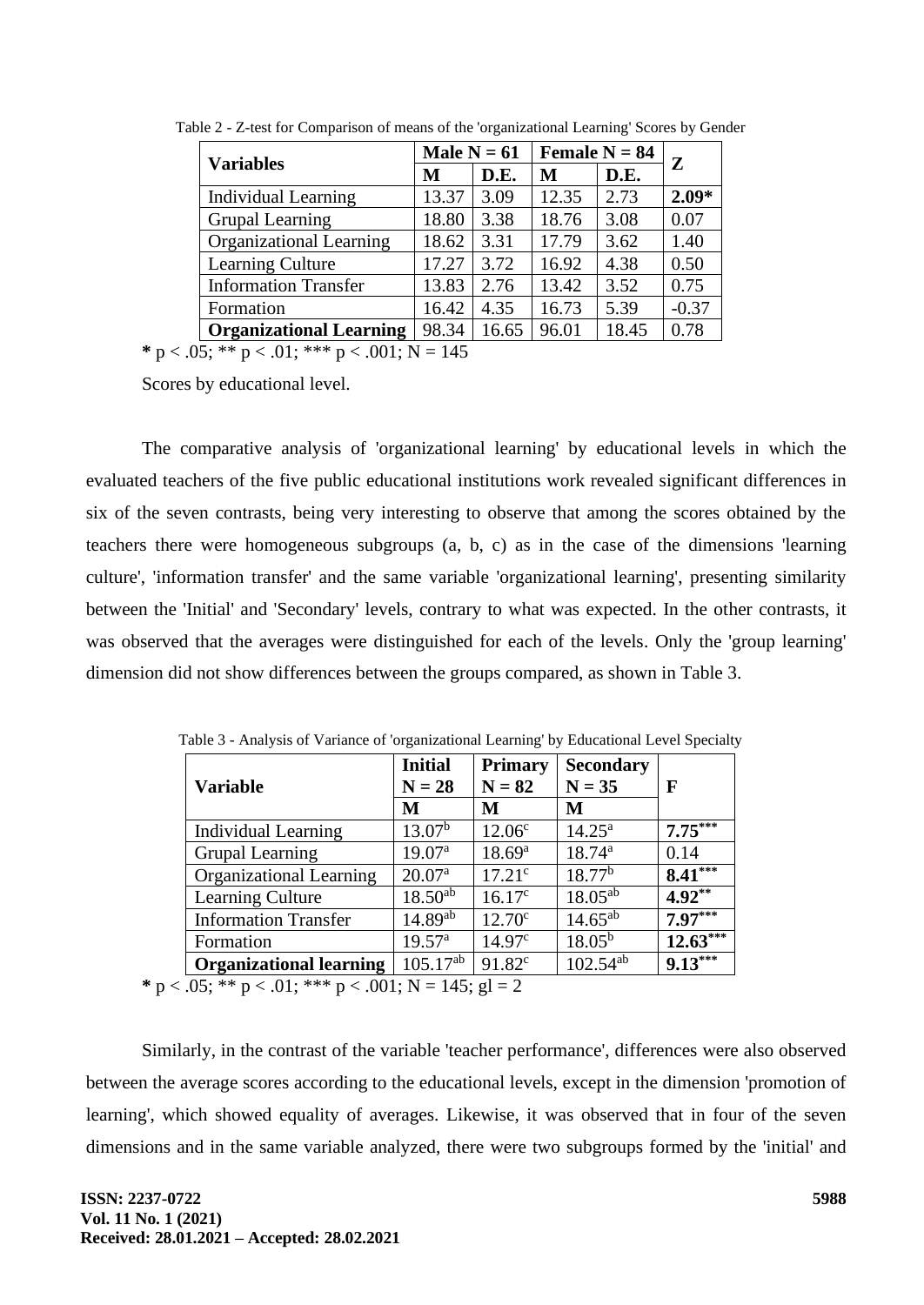'secondary' levels that had statistically similar averages and the 'primary' level that remained independent. In the remaining three dimensions, mean differences were observed in the three educational levels. The details are shown in Table 4.

| <b>Variable</b>                                                    | <b>Initial</b><br>$N = 28$ | <b>Primary</b><br>$N = 82$ | <b>Secondary</b><br>$N = 35$ | F         |  |
|--------------------------------------------------------------------|----------------------------|----------------------------|------------------------------|-----------|--|
|                                                                    | M                          | M                          | M                            |           |  |
| Attendance and punctuality                                         | $20.67^{\rm b}$            | 18.90 <sup>c</sup>         | $21.54^a$                    | $8.41***$ |  |
| Learning promotion                                                 | 20.21 <sup>a</sup>         | 18.78 <sup>a</sup>         | $20.00^a$                    | 2.39      |  |
| Learning assessment                                                | $19.25^{b}$                | $17.82^c$                  | $20.77^{\rm a}$              | $8.09***$ |  |
| Group learning                                                     | $20.32^{ab}$               | 17.98 <sup>c</sup>         | $19.17^{ab}$                 | $3.12^*$  |  |
| Use of materials                                                   | $20.07^{ab}$               | $18.32^{\circ}$            | $20.68^{ab}$                 | $7.23***$ |  |
| Interpersonal relationships                                        | $20.92^{ab}$               | $19.37^{\circ}$            | $20.77^{ab}$                 | $3.12^*$  |  |
| Teaching methodology                                               | $20.17^{a\overline{b}}$    | 18.10 <sup>c</sup>         | $20.71^{ab}$                 | $6.62**$  |  |
| <b>Teaching Performance</b>                                        | $141.64^{ab}$              | $129.31^{\circ}$           | $143.65^{ab}$                | $6.09**$  |  |
| * $p < .05$ ; ** $p < .01$ ; *** $p < .001$ ; $n = 145$ ; $gl = 2$ |                            |                            |                              |           |  |

Table 4 - Analysis of Variance of 'Teacher Performance' by Educational Level Specialty

**4. Discussion**

Both organizational learning and teaching performance had much relationship, evidencing direct links, however, the non-significance observed between the dimensions 'promotion of learning' and 'interpersonal relationships' of 'teaching performance' with the dimension 'organizational learning' of the variable of the same name marks an interesting point of analysis, the same that leaves an opening to conjecture about the emphasis placed on these aspects, since perhaps the difficulty lies in the strategy used to generate that promotion of learning (Fields et al., 2018), which allows us to discuss the dimension 'interpersonal relationships' that also did not have significance despite the fact that the literature reports the great relevance of this aspect as a support point for the construction of socially good environments for teaching and learning (Barry et al., 2017; Schonert-Reichl, 2021). On the other hand, the hierarchical component of public educational entities has a fundamental role in promoting and boosting the improvement of professional skills and competencies by regulating evaluation processes not only in accordance with regulations (Bertoldi et al., 2018; Muñoz Juárez, 2019); Manco-Chavez et al., 2020) but with the level of advancement that these professionals have within their historical sociocultural context (Wahyuni & Ariyanti, 2020), although, under the current conditions of sanitary measures by Covid-19 are diverse perceptions that externalize regarding the teaching process (De Smul et al., 2020) and challenges in the evaluation (Vértiz et al., 2020)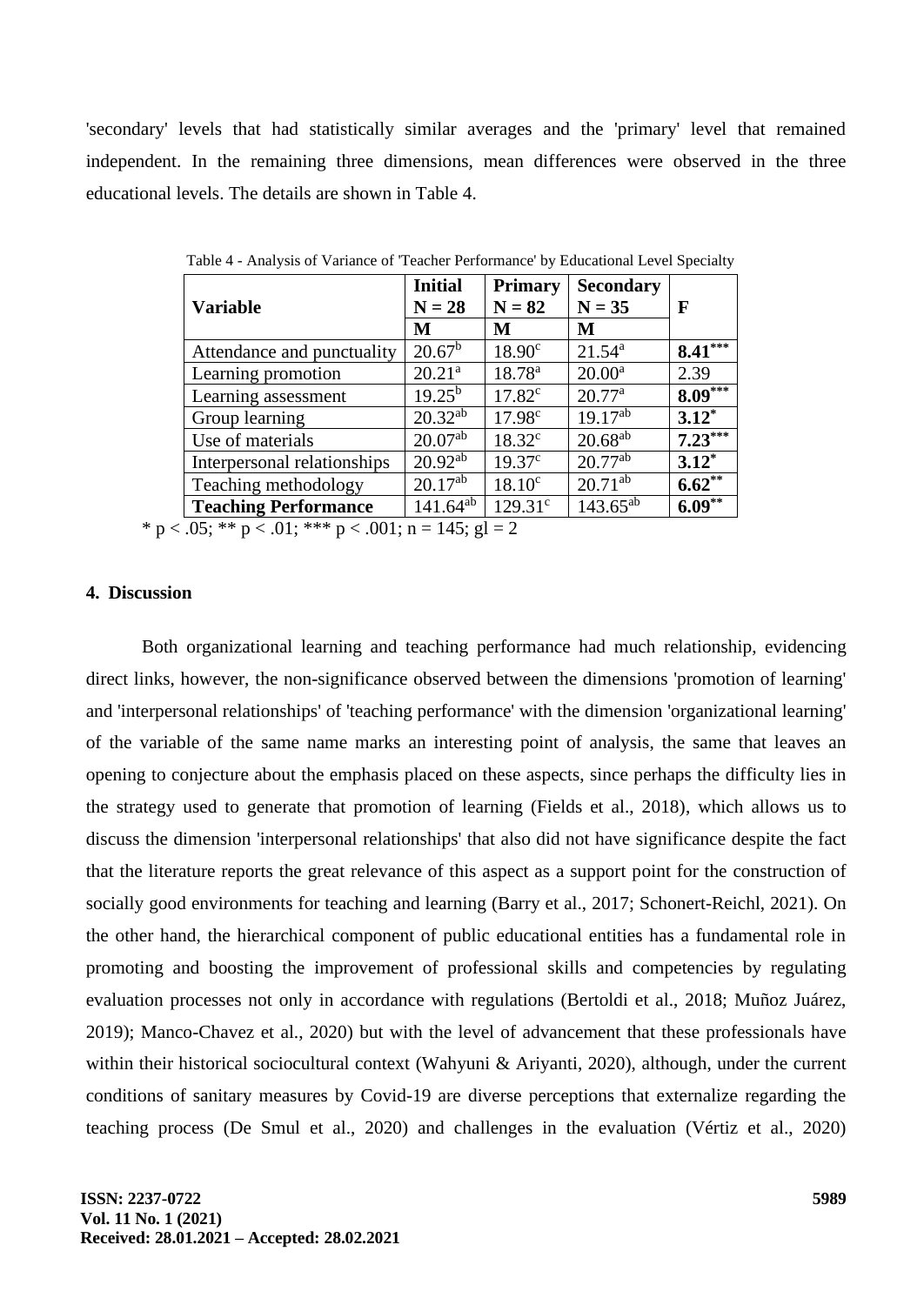however, it is also an excellent opportunity to improve skills and, consequently, their competitiveness (Cardichon et al., 2020).

On the other hand, in the comparisons, greater statistical similarities were observed between the groups of teachers who belonged to the initial and secondary levels of education, which undoubtedly leads to a paradigm that has been reviewed long ago (Bolivar, 2000; Braslavsky, 1999) and, precisely, it is associated with the satisfaction of professionals with their training in educational sciences, where those who work at the initial level show higher levels of satisfaction, declaring that they enjoy their work more than teachers at the primary level, who show higher levels of dissatisfaction and dissatisfaction not only with their daily tasks but also with the externalities linked to their work. On the other hand, teachers at the secondary level also show good levels of satisfaction with their professional careers, having the additional advantage of working in specific and different subject areas, such as specialists in mathematics, natural sciences, social sciences, etc. Thus, the formation of the subgroups of the results visualized in Tables 3. and 4. are not so illogical now. This determination could be a good opportunity to emphasize the need to reformulate the approach to teaching performance at the primary level, leaving aside the one-teacher classrooms that are still seen in many primary schools in Peru, and specializing teachers at that level in different areas, as occurs at the secondary level, and providing the opportunity to share roles with other teachers in the same classroom. This educational scheme is not new in many private educational institutions in Lima, but it is only partially implemented in public schools. As a final reflection, it is not only important to analyze the teaching-learning processes, where there is much to talk about, but it is also relevant to focus on the organizational aspect that is not being observed in this type of state institutions, which should adopt a mystique of rapid learning that, according to (Guns, 1996), has three strategies: the managerial impulse, human resources management and transformation based on each of the members of the organization and work teams, otherwise, the educational casuistry will continue to be reported, having only the temporary context as a scenario for change.

### **5. Conclusion**

The promotion of learning was an aspect that would require more attention for the better performance of regular basic education teachers, and more aggressive strategies should be established from the institutional directions to promote more and better organizational learning as a work philosophy in education science professionals, seriously considering the relevance of the integral strategic development of these people as the most effective engine in the continuous improvement of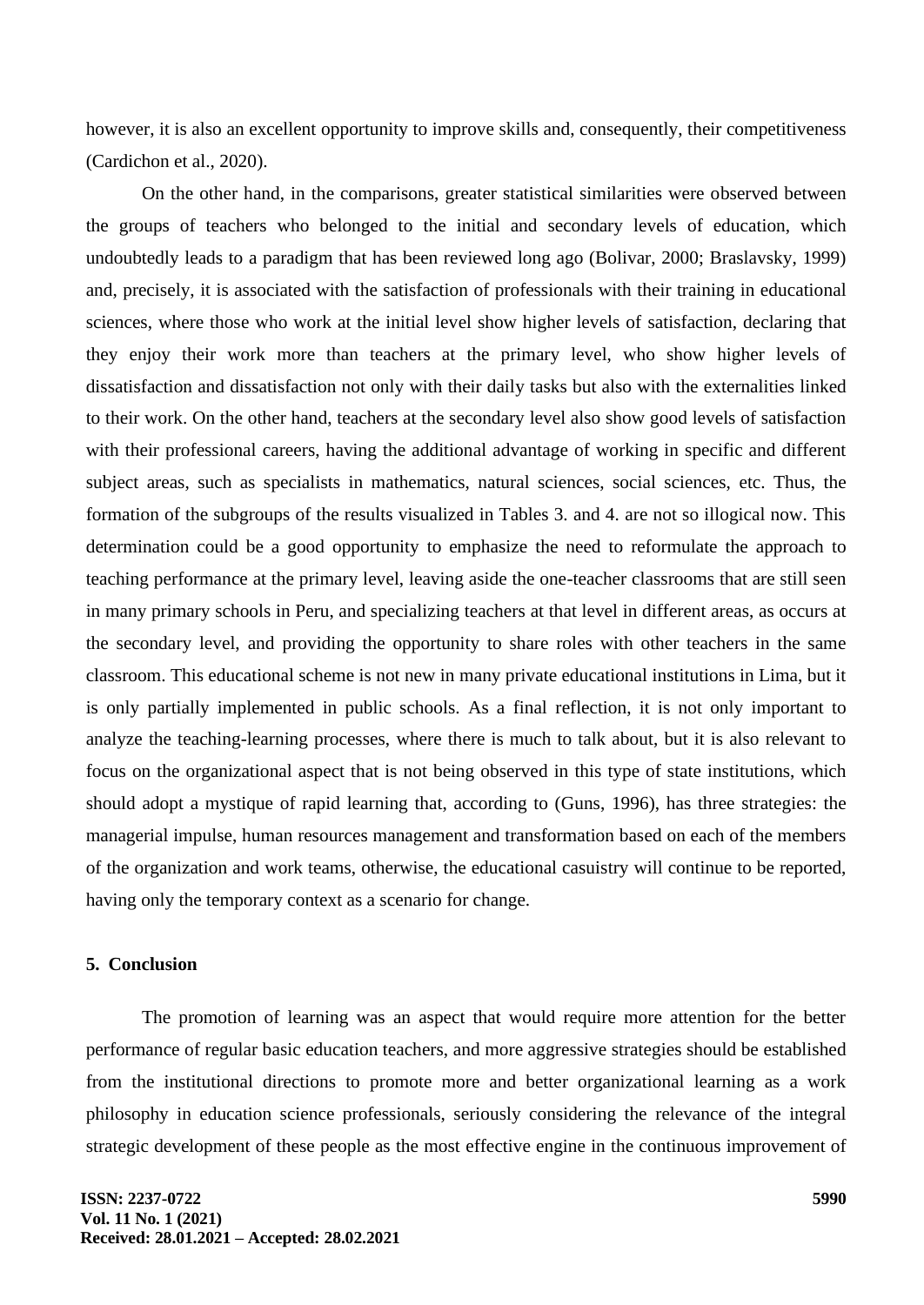these entities in a social context where knowledge and technology interact at the level of mimicry in a structure that requires competitiveness at the human evolutionary level.

# **Acknowledgment**

In memory of Martha Escalante Pañao, great teacher and friend.

## **References**

Abualoush, S.H., Obeidat, A.M., Tarhini, A., Masa'deh, R., & Al-Badi, A. (2018). The role of employees' empowerment as an intermediary variable between knowledge management and information systems on employees' performance. *VINE Journal of Information and Knowledge Management Systems*, *48*(2), 217–237. https://doi.org/10.1108/VJIKMS-08-2017-0050

Abubakar, A.M., Elrehail, H., Alatailat, M.A., & Elçi, A. (2019). Knowledge management, decisionmaking style and organizational performance. *Journal of Innovation and Knowledge*, *4*(2), 104–114. https://doi.org/10.1016/j.jik.2017.07.003

Annosi, M.C., Marchegiani, L., & Vicentini, F. (2020). Knowledge translation in project portfolio decision-making: the role of organizational alignment and information support system in selecting innovative ideas. *Management Decision*, *58*(9), 1929–1951. https://doi.org/10.1108/MD-11-2019-1532

Barba Aragón, M.I., Jiménez Jiménez, D., & Sanz Valle, R. (2014). Training and performance: The mediating role of organizational learning. *BRQ Business Research Quarterly*, *17*(3), 161–173. https://doi.org/10.1016/j.cede.2013.05.003

Barry, M.M., Clarke, A.M., & Dowling, K. (2017). Promoting social and emotional well-being in schools. *Health Education*, *117*(5), 434–451. https://doi.org/10.1108/HE-11-2016-0057

Basten, D., & Haamann, T. (2018). Approaches for Organizational Learning: A Literature Review. *SAGE Open*, *8*(3). https://doi.org/10.1177/2158244018794224

Bazo, J. (2007). *Capacities of social interaction and performance among teachers of the national I.E. of the district of Rimac- Ugel 2.* Universidad Nacional Federico Villarreal, Lima.

Bertoldi, B., Giachino, C., Rossotto, C., & Bitbol-Saba, N. (2018). The role of a knowledge leader in a changing organizational environment. A conceptual framework drawn by an analysis of four large companies. *Journal of Knowledge Management*, *22*(3), 587–602. https://doi.org/10.1108/JKM-09-2017-0422

Bolivar, A. (2000). *Schools as organizations that learn. Promesa y realidades*. La Muralla.

Braslavsky, C. (1999). *Redoing schools: Towards a new paradigm of Latin American educationa*. Santillana.

Brix, J. (2017). Exploring knowledge creation processes as a source of organizational learning: A longitudinal case study of a public innovation project. *Scandinavian Journal of Management*, *33*(2), 113–127. https://doi.org/10.1016/j.scaman.2017.05.001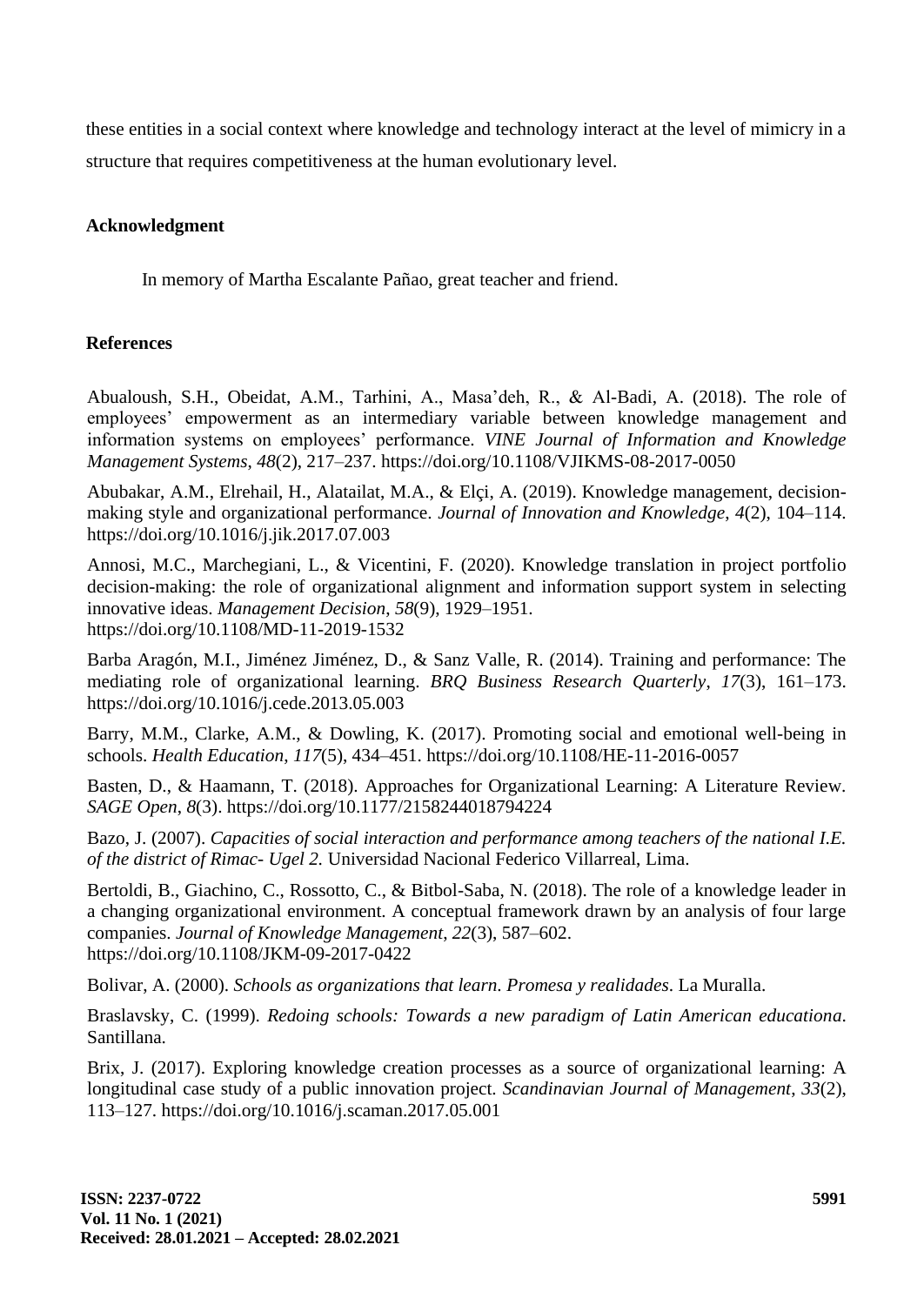Cardichon, J., Darling-Hammond, L., Yang, M., Scott, C., Shields, P.M., & Burns, D. (2020). Inequitable Opportunity to Learn: Student Access to Certified and Experienced Teachers. *In Learning Policy Institute*. Learning Policy Institute.

Choo, C.W. (1996). The knowing organization: How organizations use information to construct meaning, create knowledge and make decisions. *International Journal of Information Management*, *16*(5), 329–340. https://doi.org/10.1016/0268-4012(96)00020-5

Conde, Y.A., & Castañeda, D.I. (2014). Organizational learning indicators in university research groups. *Diversitas: Perspectivas En Psicología*, *10*(1), 45–56. http://www.redalyc.org/articulo.oa?id=67935714003

Cuesta-Santos, A. (2010). *Management of human talent and knowledgeo* (E. Ediciones (ed.); 2nd ed.). ECOE.

De Smul, M., Heirweg, S., Devos, G., & Van Keer, H. (2020). It's not only about the teacher! A qualitative study into the role of school climate in primary schools' implementation of self-regulated learning. *School Effectiveness and School Improvement*, *31*(3), 381–404. https://doi.org/10.1080/09243453.2019.1672758

De Vos, M.E., Baartman, L.K.J., Van Der Vleuten, C.P.M., & De Bruijn, E. (2019). Exploring how educators at the workplace inform their judgement of students' professional performance. *Journal of Education and Work*, *32*(8), 693–706. https://doi.org/10.1080/13639080.2019.1696953

Durán, M.G., & Castañeda, D.I. (2015). Relationship between transformational and transactional leadership with the behavior of sharing knowledge in two service companies. *Acta Colombiana de Psicología*, *18*(1), 135–147. https://doi.org/10.14718/ACP.2015.18.1.13

Evans, C., Kandiko Howson, C., Forsythe, A., & Edwards, C. (2020). What constitutes high quality higher education pedagogical research? *Assessment and Evaluation in Higher Education*. https://doi.org/10.1080/02602938.2020.1790500

Fields, D.A., Kafai, Y., Nakajima, T., Goode, J., & Margolis, J. (2018). Putting Making into High School Computer Science Classrooms: Promoting Equity in Teaching and Learning with Electronic Textiles in Exploring Computer Science. *Equity and Excellence in Education*, *51*(1), 21–35. https://doi.org/10.1080/10665684.2018.1436998

García, M.R., & Castro, A. (2012). Ongoing competency-based teacher training. *Educatio Siglo XXI*, *30*(1), 297–322. https://revistas.um.es/educatio/article/view/149251

Guevara, H.E., Huarachi, L.A., Lozano, G.A., & Vértiz-Osores, J.J. (2021). Change management in post-pandemic educational organizations. *Revista Venezolana de Gerencia*, *26*(93), 178–191. https://doi.org/10.52080/rvg93.13

Guns, B. (1996). *The Faster Learning Organization; Gain and Sustain the Competitive Edge*. Pfeiffer and Company.

Handy, C.B. (1996). *Beyond Certainty: The Changing Worlds of Organizations*. Harvard Business School Press.

Hernández-Sampieri, R., & Mendoza, C.P. (2018). *Research Methodology: Quantitative, qualitative and mixed*routes. Mc Graw Hill Education.

Huber, G.P. (1991). Organizational Learning: The Contributing Processes and the Literatures. *Organization Science*, *2*(1), 88–115. https://doi.org/10.1287/orsc.2.1.88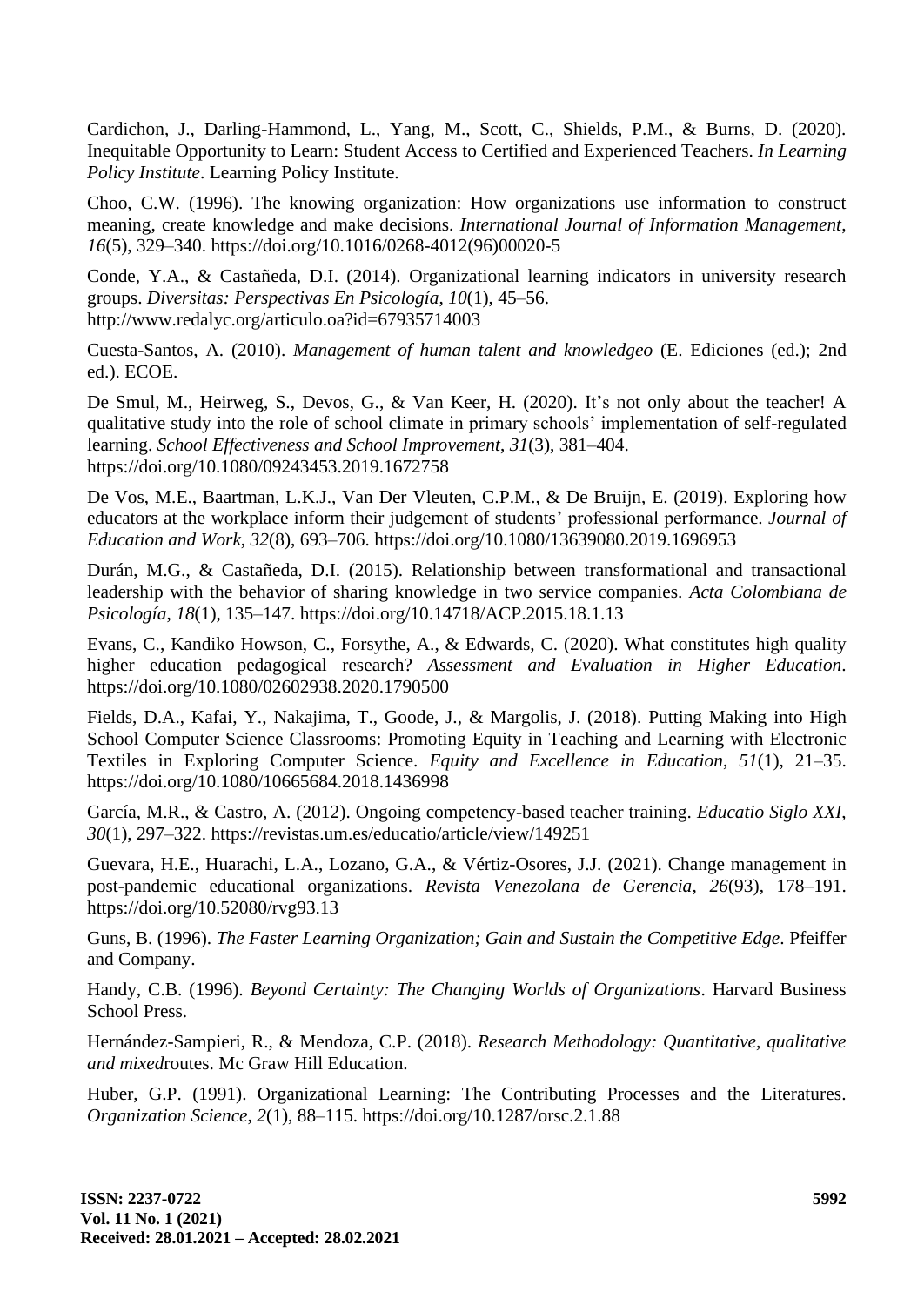Kapo, A., Mujkic, A., Turulja, L., & Kovačević, J. (2020). Continuous e-learning at the workplace: the passport for the future of knowledge. *Information Technology and People*. https://doi.org/10.1108/ITP-04-2020-0223

Khorasani, A., & Zamanimanesh, H. (2020). The Role of Job Motivation on Organizational Learning and Empowerment of Municipal Staffs to Increase Economic Performance of Municipal Employees. *Management*, *5*(19), 95–109. https://doi.org/10.18869/acadpub.iueam.5.19.97

Kolb, D.A., Rubin, I.M., & McIntyre, J.M. (1984). *Organizational Psychology: Readings on Human Behavior in Organizations* (4th ed.). Prentice Hall Inc.

Manco-Chavez, J.A., Uribe-Hernandez, Y.C., Buendia-Aparcana, R., Vertiz-Osores, J.J., Isla Alcoser, S.D., & Rengifo-Lozano, R.A. (2020). Integration of ICTS and Digital Skills in Times of the Pandemic Covid-19. *International Journal of Higher Education*, *9*(9), 11. https://doi.org/10.5430/ijhe.v9n9p11

Marengo, L. (1996). Structure, Competence and Learning in an Adaptive Model of the Firm. In *Organization and Strategy in the Evolution of the Enterprise* (pp. 124–154). Palgrave Macmillan UK. https://doi.org/10.1007/978-1-349-13389-5\_6

Minedu. (2020). *National Educational Curriculum*. Ministry of Educationn. http://www.minedu.gob.pe/curriculo/

Muñoz Juárez, M. (2019). The Principles of Legality and Legal Security in the Application of the Educational Performance Evaluation. *RIDE Revista Iberoamericana Para La Investigación y El Desarrollo Educativo*, *9*(18), 813–832. https://doi.org/10.23913/ride.v9i18.472

Nisar, T.M., Prabhakar, G., & Strakova, L. (2019). Social media information benefits, knowledge management and smart organizations. *Journal of Business Research*, *94*, 264–272. https://doi.org/10.1016/j.jbusres.2018.05.005

Paraschiva, G.A., & Draghici, A. (2019). Experimental Research on Schools as Learning Organisations: The Case of Romania. *Management*, *14*(4), 257–270. https://doi.org/10.26493/1854-4231.14.257-270

Sánchez, J.C., Méndez, D., Pérez, G., Rodríguez, A., & Martín, M. (2020). *Measurement of reading comprehension and reading fluency in teaching students of the grade of children, and their influence on scientific and mathematical reasoning.* In J.C. Arboleda, A. De la Herrán, M.J. Salamanca, M.G. Gil, M.A. Urquizo, C.A. Regifo, & A.M. Aragón (Eds.), *VII RIDECTEI: Educate for human and life development* (pp. 47–69). Redipe - Red Iberoamericana de Pedagogía.

Schonert-Reichl, K.A. (2021). Social and Emotional Learning and Teachers. *The Future of Children*, *27*(1), 137–155. https://www.jstor.org/stable/44219025?seq=1

Sheng, M.L. (2017). A dynamic capabilities-based framework of organizational sensemaking through combinative capabilities towards exploratory and exploitative product innovation in turbulent environments. *Industrial Marketing Management*, *65*, 28–38. https://doi.org/10.1016/j.indmarman.2017.06.001

Sinclair, N.T. (2017). Building a Learning Organization in a Public Library. *Journal of Library Administration*, *57*(6), 683–700. https://doi.org/10.1080/01930826.2017.1291183

Tito, J.V., Ogosi, J.A., Franco, J.L., & Vértiz-Osores, J.J. (2020). Management trends as a process in the effectiveness of management action. *Revista Venezolana de Gerencia*, *25*(91), 1234–1245. https://doi.org/10.37960/rvg.v25i91.33199